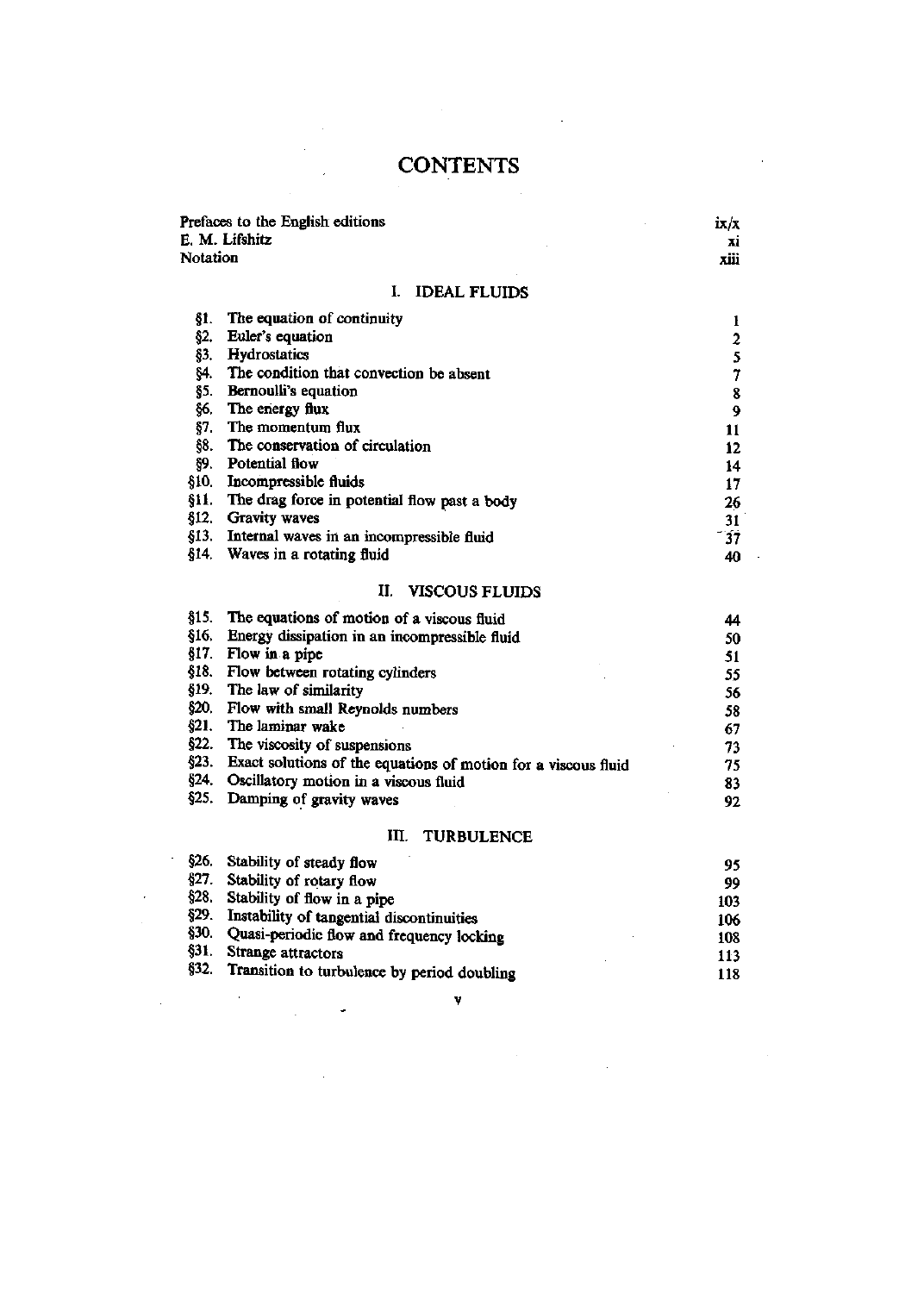| vi            | Contents                                                |        |
|---------------|---------------------------------------------------------|--------|
| \$33.         | Fully developed turbulence                              | 129    |
| §34.          | The velocity correlation functions                      | 135    |
| \$35.         | The turbulent region and the phenomenon of separation   | 146    |
| §36.          | The turbulent jet                                       | 147    |
| §37.          | The turbulent wake                                      | 152    |
| \$38.         | Zhukovskii's theorem                                    | 153    |
|               | IV. BOUNDARY LAYERS                                     |        |
| §39.          | The laminar boundary layer                              | 157    |
| §40.          | Flow near the line of separation                        | 163    |
| §41.          | Stability of flow in the laminar boundary layer         | 167    |
| \$42.         | The logarithmic velocity profile                        | 172    |
| \$43.         | Turbulent flow in pipes                                 | 176    |
| §44.          | The turbulent boundary layer                            | 178    |
| \$45.         | The drag crisis                                         | 180    |
| <b>\$46.</b>  | Flow past streamlined bodies                            |        |
|               | Induced drag                                            | 183    |
| §47.          | The lift of a thin wing                                 | 185    |
| \$48.         |                                                         | 189    |
|               | V.<br>THERMAL CONDUCTION IN FLUIDS                      |        |
| §49.          | The general equation of heat transfer                   | 192    |
| §50.          | Thermal conduction in an incompressible fluid           | 196    |
| §51.          | Thermal conduction in an infinite medium                | 200    |
| §52.          | Thermal conduction in a finite medium                   | 203    |
| \$53.         | The similarity law for heat transfer                    | 208    |
| §54.          | Heat transfer in a boundary layer                       | 210    |
| 855.          | Heating of a body in a moving fluid                     | 215    |
| §56.          | Free convection                                         | 217    |
| §57.          | Convective instability of a fluid at rest               | 221    |
|               | VI.<br><b>DIFFUSION</b>                                 |        |
| §58.          | The equations of fluid dynamics for a mixture of fluids |        |
|               | Coefficients of mass transfer and thermal diffusion     | $-227$ |
| §59.<br>\$60. | Diffusion of particles suspended in a fluid             | 230    |
|               |                                                         | 235    |
|               | VII. SURFACE PHENOMENA                                  |        |
| §61.          | Laplace's formula                                       | 238    |
| §62.          | Capillary waves                                         | 244    |
| §63.          | The effect of adsorbed films on the motion of a liquid  | 248    |
|               | VIII. SOUND                                             |        |
| \$64.         | Sound waves                                             | 251    |
| §65.          | The energy and momentum of sound waves                  | 255    |
| 866.          | Reflection and refraction of sound waves                | 259    |
| 667.          | Geometrical acoustics                                   | 260    |
| §68.          | Propagation of sound in a moving medium                 | 263    |
| §69.          | Characteristic vibrations                               | 266    |
|               |                                                         |        |

 $\mathcal{L}^{\text{max}}_{\text{max}}$  , where  $\mathcal{L}^{\text{max}}_{\text{max}}$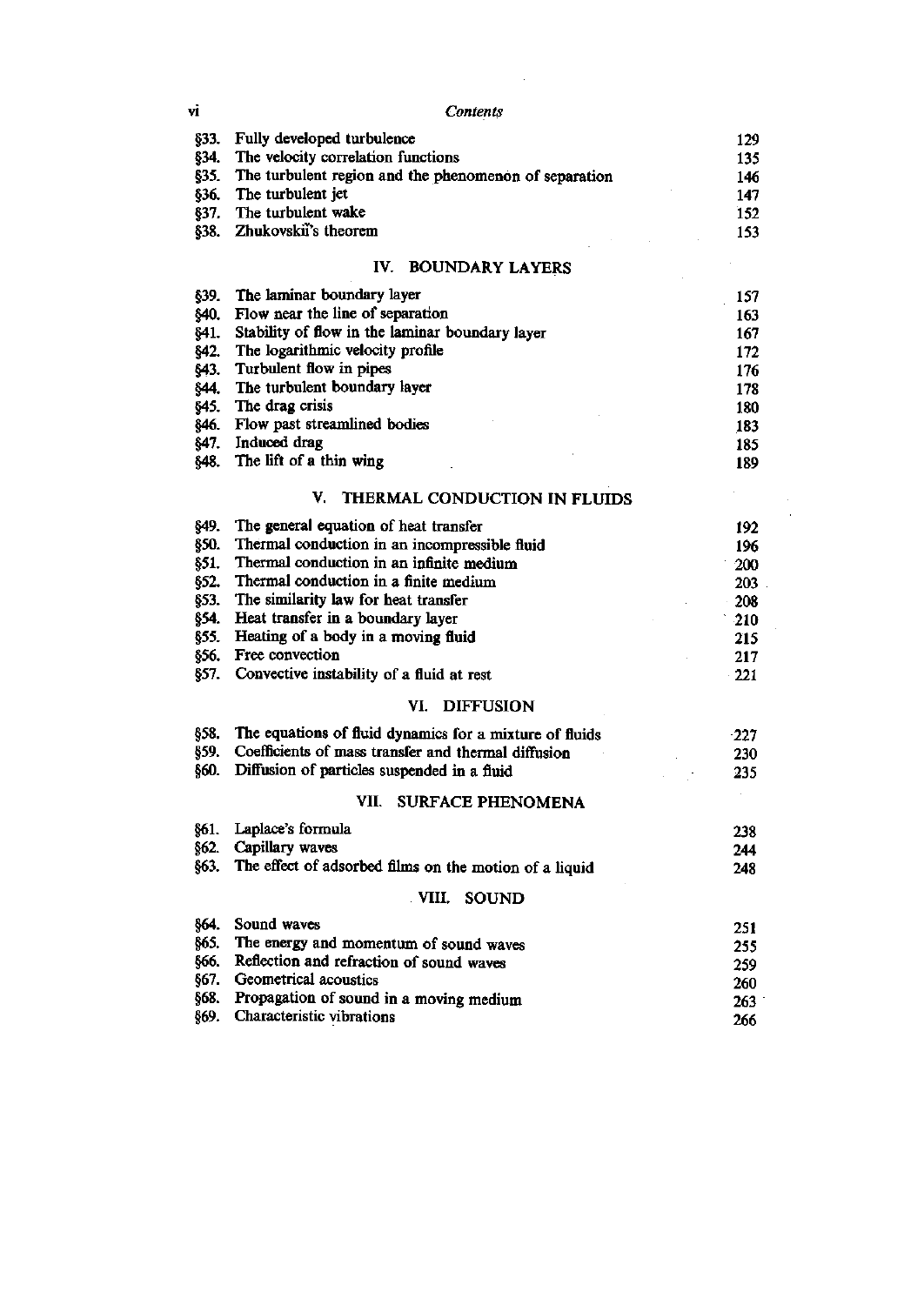| Contents    |                                             | vii |
|-------------|---------------------------------------------|-----|
| §70.        | Spherical waves                             | 269 |
| 871.        | Cylindrical waves                           | 271 |
| §72.        | The general solution of the wave equation   | 273 |
| §73.        | The lateral wave                            | 276 |
| \$74.       | The emission of sound                       | 281 |
| \$75.       | Sound excitation by turbulence              | 289 |
| <b>§76.</b> | The reciprocity principle                   | 292 |
| 877.        | Propagation of sound in a tube              | 294 |
| \$78.       | Scattering of sound                         | 297 |
| §79.        | Absorption of sound                         | 300 |
| <b>§80.</b> | Acoustic streaming                          | 305 |
| 881.        | Second viscosity                            | 308 |
|             | <b>SHOCK WAVES</b><br>IX.                   |     |
| \$82.       | Propagation of disturbances in a moving gas | 313 |
| 883         | Steady flow of a gas                        | 316 |

 $\sim 10^6$ 

 $\sim$ 

| 963.        | Steady now of a gas                                      | 910 |
|-------------|----------------------------------------------------------|-----|
| §84.        | Surfaces of discontinuity                                | 320 |
| 885.        | The shock adiabatic                                      | 324 |
| 886.        | Weak shock waves                                         | 327 |
| 887.        | The direction of variation of quantities in a shock wave | 329 |
| 888.        | Evolutionary shock waves                                 | 331 |
| §89.        | Shock waves in a polytropic gas                          | 333 |
| <b>§90.</b> | Corrugation instability of shock waves                   | 336 |
| \$91.       | Shock wave propagation in a pipe                         | 343 |
| \$92.       | Oblique shock waves                                      | 345 |
| \$93.       | The thickness of shock waves                             | 350 |
| §94.        | Shock waves in a relaxing medium                         | 355 |
| 895.        | The isothermal discontinuity                             | 356 |
| 896.        | Weak discontinuities                                     | 358 |
|             |                                                          |     |

## X. ONE-DIMENSIONAL GAS FLOW

| §97.         | Flow of gas through a nozzle                 | 361 |
|--------------|----------------------------------------------|-----|
| 898.         | Flow of a viscous gas in a pipe              | 364 |
| 899.         | One-dimensional similarity flow              | 366 |
| <b>§100.</b> | Discontinuities in the initial conditions    | 373 |
| <b>§101.</b> | One-dimensional travelling waves             | 378 |
| \$102.       | Formation of discontinuities in a sound wave | 385 |
| \$103.       | Characteristics                              | 391 |
| §104.        | Riemann invariants                           | 394 |
| §105.        | Arbitrary one-dimensional gas flow           | 397 |
| \$106.       | A strong explosion                           | 403 |
| §107.        | An imploding spherical shock wave            | 406 |
| -9108.       | Shallow-water theory                         | 411 |

## XI. THE INTERSECTION OF SURFACES OF DISCONTINUITY

| §109. Rarefaction waves                                            | 414 |
|--------------------------------------------------------------------|-----|
| §110. Classification of intersections of surfaces of discontinuity | 419 |